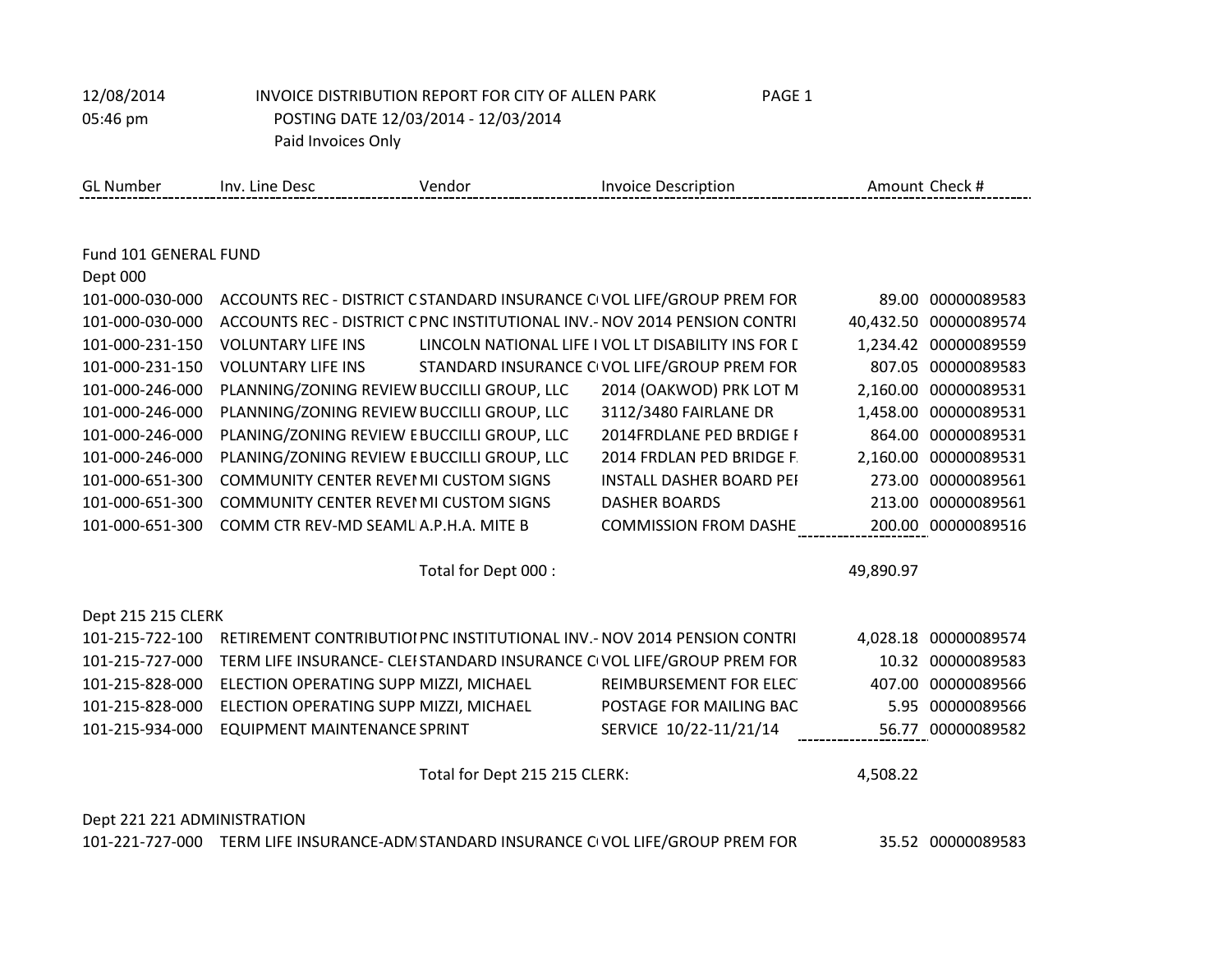| 101-221-727-000                | TERM LIFE INSURANCE- PAS STANDARD INSURANCE CIVOL LIFE/GROUP PREM FOR    |                                        |                                                                                      |          | 98.00 00000089583     |
|--------------------------------|--------------------------------------------------------------------------|----------------------------------------|--------------------------------------------------------------------------------------|----------|-----------------------|
| 101-221-958-000                | <b>MEMBERSHIP &amp; DUES</b>                                             |                                        | MICHIGAN GOVERNMENTANNUAL MEMEBERSHIP KAI                                            |          | 100.00 00000089565    |
|                                |                                                                          |                                        |                                                                                      |          |                       |
|                                |                                                                          | Total for Dept 221 221 ADMINISTRATION: |                                                                                      | 233.52   |                       |
|                                |                                                                          |                                        |                                                                                      |          |                       |
| Dept 225 225 ASSESSOR          |                                                                          |                                        |                                                                                      |          |                       |
| 101-225-727-000                |                                                                          |                                        | TERM LIFE INSURANCE-ASSE STANDARD INSURANCE CIVOL LIFE/GROUP PREM FOR                |          | 9.96 00000089583      |
| 101-225-816-000                | PROF. SERV. - CLIENT 81246 FOSTER SWIFT COLLINS & PROF SERV THRU 9/30/14 |                                        |                                                                                      |          | 705.52 00000089549    |
| 101-225-958-000                | <b>MEMBERSHIP &amp; DUES</b>                                             |                                        | MICHIGAN ASSESSORS AS RENEWAL OF MEMBERSHIP                                          |          | 75.00 00000089562     |
| 101-225-963-000                | PROFESSIONAL SERVICES                                                    | <b>GARY EVANKO LLC</b>                 | <b>LABOR HOURS</b>                                                                   |          | 325.00 00000089551    |
| 101-225-963-000                | PROFESSIONAL SERVICES                                                    | <b>MEGHAN PORTER LLC</b>               | <b>LABORS HOURS</b>                                                                  |          | 1,207.50 00000089560  |
|                                |                                                                          |                                        |                                                                                      |          |                       |
|                                |                                                                          | Total for Dept 225 225 ASSESSOR:       |                                                                                      | 2,322.98 |                       |
|                                |                                                                          |                                        |                                                                                      |          |                       |
| Dept 253 253 TREASURER         |                                                                          |                                        |                                                                                      |          |                       |
|                                |                                                                          |                                        | 101-253-727-000 TERM LIFE INSURANCE-TREASTANDARD INSURANCE CIVOL LIFE/GROUP PREM FOR |          | 13.32 00000089583     |
|                                |                                                                          |                                        |                                                                                      |          |                       |
|                                |                                                                          | Total for Dept 253 253 TREASURER:      |                                                                                      | 13.32    |                       |
|                                |                                                                          |                                        |                                                                                      |          |                       |
| Dept 263 263 CITY HALL         |                                                                          |                                        |                                                                                      |          |                       |
| 101-263-701-000                |                                                                          |                                        | PERSONAL SERVICES- CATES ADVANCE AP STAFFING S(TEMP SERVICES 11/10-11/1)             |          | 545.28 00000089520    |
| 101-263-853-000                | TELEPHONE-16850 SOUTHF COMCAST CABLE                                     |                                        |                                                                                      |          |                       |
|                                |                                                                          |                                        | SERVICES 12/1-12/31/14                                                               |          | 202.95 00000089535    |
| 101-263-853-000                | TELEPHONE- ADM OFFICE                                                    | <b>AT &amp; T</b>                      | SERVICE 11/10-12/9/14                                                                |          | 1,630.15 00000089523  |
| 101-263-853-000                | <b>TELEPHONE- ADM INS</b>                                                | <b>AT &amp; T</b>                      | SERVICE 11/1-11/30/14                                                                |          | 552.89 00000089523    |
| 101-263-853-000                | TELEPHONE- TREASURER FA AT & T                                           |                                        | SERVICE 11/13-12/12/14                                                               |          | 21.80 00000089523     |
|                                |                                                                          |                                        |                                                                                      |          |                       |
|                                |                                                                          | Total for Dept 263 263 CITY HALL:      |                                                                                      | 2,953.07 |                       |
|                                |                                                                          |                                        |                                                                                      |          |                       |
| Dept 305 305 POLICE DEPARTMENT |                                                                          |                                        |                                                                                      |          |                       |
| 101-305-722-100                |                                                                          |                                        | RETIREMENT CONTRIBUTIOI PNC INSTITUTIONAL INV.- NOV 2014 PENSION CONTRI              |          | 58,352.34 00000089574 |
| 101-305-727-000                |                                                                          |                                        | TERM LIFE INSURANCE-POLI STANDARD INSURANCE CIVOL LIFE/GROUP PREM FOR                |          | 234.00 00000089583    |
| 101-305-761-000                |                                                                          |                                        | PRISONER BOARD- 05/01-05 WAYNE COUNTY - ACCTS. PRISONER HOUSING 05/201               |          | 9,310.00 00000089590  |
| 101-305-761-000                |                                                                          |                                        | PRISONER BOARD- 06/1-063 WAYNE COUNTY - ACCTS. PRISONER HOUSING 06/201               |          | 4,235.00 00000089590  |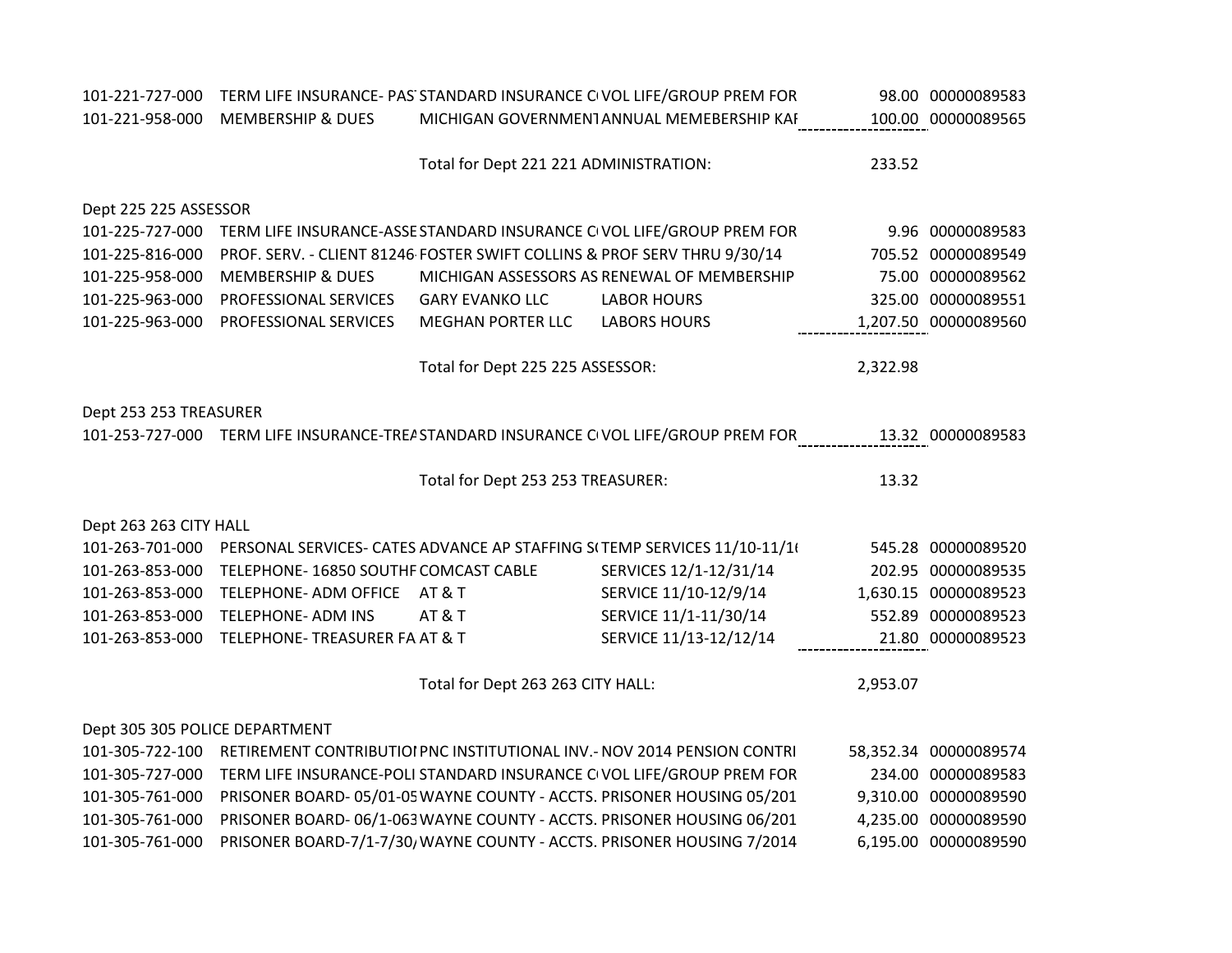| 101-305-761-000 |                                           |                    | PRISONER BOARD-8/1-8/26 WAYNE COUNTY - ACCTS. PRISONER HOUSING 08/201 | 7,245.00 00000089590 |
|-----------------|-------------------------------------------|--------------------|-----------------------------------------------------------------------|----------------------|
| 101-305-761-000 |                                           |                    | PRISONER BOARD-09/01-09 WAYNE COUNTY - ACCTS. PRISONER HOUSING 09/201 | 8,680.00 00000089590 |
| 101-305-761-000 | PRISONER BOARD- POLICE SAM'S CLUB DIRECT  |                    | SUPPLIES 10/25-11/13/14                                               | 313.42 00000089578   |
| 101-305-853-000 | TELEPHONE-11/22-12/21/1 COMCAST           |                    | <b>INTERNET ACCESS PATROL V</b>                                       | 135.16 00000089534   |
| 101-305-853-000 | <b>TELEPHONE</b>                          | AMERICAN MESSAGING | CHAPLAIN PAGER 11/15-12/                                              | 14.04 00000089522    |
| 101-305-853-000 | TELEPHONE- POLICE FAX                     | AT & T             | SERVICE 11/10-12/9/14                                                 | 388.06 00000089523   |
| 101-305-853-000 | TELEPHONE-POLICE/COURT AT & T             |                    | SERVICE 11/1-11/30/14                                                 | 140.15 00000089523   |
| 101-305-853-000 | TELEPHONE- ORDINANCE                      | <b>SPRINT</b>      | SERVICE 10/22-11/21/14                                                | 24.18 00000089582    |
| 101-305-934-000 | EQUIPMENT MAINTENANCE ABLE COPIER SERVICE |                    | DETECTIVE BUREAU PRINTEI                                              | 110.00 00000089517   |
| 101-305-934-500 | <b>COMPUTER BREAK-FIX</b>                 |                    | SOUTHERN MICHIGAN INICOMPUTER SERVICES 10/15                          | 120.00 00000089581   |

Total for Dept 305 305 POLICE DEPARTMENT: 95,496.35

## Dept 340 340 FIRE DEPARTMENT

| 101-340-722-100 |                                    |                                          | RETIREMENT CONTRIBUTIOI PNC INSTITUTIONAL INV. - NOV 2014 PENSION CONTRI | 50,681.72 00000089574 |
|-----------------|------------------------------------|------------------------------------------|--------------------------------------------------------------------------|-----------------------|
| 101-340-727-000 |                                    |                                          | TERM LIFE INSURANCE-FIRE STANDARD INSURANCE CIVOL LIFE/GROUP PREM FOR    | 144.00 00000089583    |
| 101-340-757-500 | <b>RESCUE SUPPLIES</b>             | J & B MEDICAL SUPPLY, IN RESCUE SUPPLIES |                                                                          | 228.96 00000089557    |
| 101-340-853-000 | TELEPHONE-APFD MOD 1               | <b>SPRINT</b>                            | SERVICE 10/22-11/21/14                                                   | 12.89 00000089582     |
| 101-340-853-000 | TELEPHONE- AP EMS 3                | <b>SPRINT</b>                            | SERVICE 10/22-11/21/14                                                   | 60.18 00000089582     |
| 101-340-853-000 | TELEPHONE- AP EMS 1                | <b>SPRINT</b>                            | SERVICE 10/22-11/21/14                                                   | 60.18 00000089582     |
| 101-340-853-000 | <b>TELEPHONE- CHIEF</b>            | <b>SPRINT</b>                            | SERVICE 10/22-11/21/14                                                   | 31.60 00000089582     |
| 101-340-853-000 | <b>TELEPHONE- M STACICK</b>        | <b>SPRINT</b>                            | SERVICE 10/22-11/21/14                                                   | 56.77 00000089582     |
| 101-340-960-000 | <b>EDUCATION &amp; TRAINING</b>    | EDWARD CANN                              | MILEAGE & MEAL REIMB CO                                                  | 523.95 00000089546    |
| 101-340-985-000 | <b>CAPITAL OUTLAY</b>              |                                          | SALES AND MARKETING C CAPITAL OUTLAY GRANT PU                            | 453.81 00000089577    |
| 101-340-985-000 | <b>CAPITAL OUTLAY</b>              |                                          | SALES AND MARKETING C CAPITAL OUTLAY GRANT PU                            | 195.81 00000089577    |
| 101-340-985-000 | CAPITAL OUTLAY- ACCT# 10 MOTOROLA  |                                          | CAPITAL OUTLAY GRANT PU                                                  | 5,547.75 00000089567  |
| 101-340-985-000 | CAPITAL OUTLAY- ACCT # 10 MOTOROLA |                                          | CAPITAL OUTLAY GRANT PU                                                  | 5,547.75 00000089567  |

Total for Dept 340 340 FIRE DEPARTMENT: 63,545.37

| Dept 445 445 DEPARTMENT OF PUBLIC SERVICE |                   |        |                                                                                         |  |                       |  |  |  |  |
|-------------------------------------------|-------------------|--------|-----------------------------------------------------------------------------------------|--|-----------------------|--|--|--|--|
|                                           |                   |        | 101-445-722-100 RETIREMENT CONTRIBUTIOI PNC INSTITUTIONAL INV.- NOV 2014 PENSION CONTRI |  | 16,896.83 00000089574 |  |  |  |  |
| 101-445-727-000                           |                   |        | TERM LIFE INSURANCE-DPS STANDARD INSURANCE CIVOL LIFE/GROUP PREM FOR                    |  | 66.00 00000089583     |  |  |  |  |
| 101-445-853-000                           | TFLFPHONF- GARAGF | AT & T | SERVICE 11/10-12/9/14                                                                   |  | 29.62 00000089523     |  |  |  |  |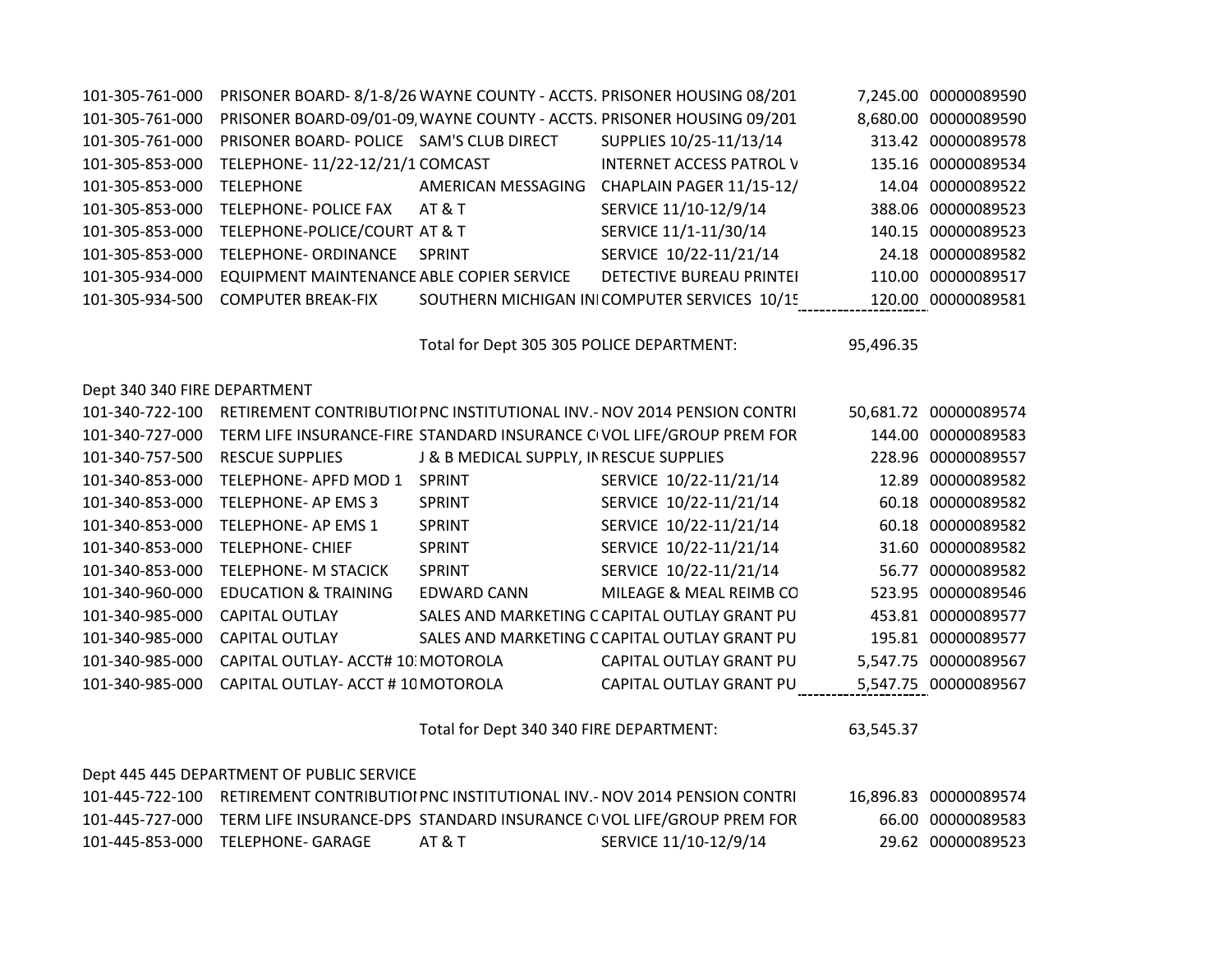| 101-445-853-000               | <b>TELEPHONE- GARAGE</b>                                   | SPRINT                                  | SERVICE 10/22-11/21/14                                                |           | 61.77 00000089582     |
|-------------------------------|------------------------------------------------------------|-----------------------------------------|-----------------------------------------------------------------------|-----------|-----------------------|
| 101-445-931-000               | <b>BUILDING MAINTENANCE</b>                                | ACUITY SPECIALTY PRODL 3 CS CHERRY BOMB |                                                                       |           | 281.10 00000089519    |
| 101-445-934-000               | EQUIPMENT MAINTENANCE D & L GARDEN CENTER, IN SUPPLIES DPS |                                         |                                                                       |           | 13.98 00000089536     |
| 101-445-939-000               | <b>VEHICLE MAINTENANCE</b>                                 | <b>GLENDALE AUTO VALUE PARTS</b>        |                                                                       |           | 64.95 00000089552     |
| 101-445-939-000               | <b>VEHICLE MAINTENANCE</b>                                 | <b>GLENDALE AUTO VALUE PARTS</b>        |                                                                       |           | 22.29 00000089552     |
| 101-445-939-000               | <b>VEHICLE MAINTENANCE</b>                                 |                                         | GLENDALE AUTO VALUE PARTS FOR 2003 FORD CROV                          |           | 84.80 00000089552     |
| 101-445-939-000               | <b>VEHICLE MAINTENANCE</b>                                 |                                         | GLENDALE AUTO VALUE PART FOR 1999 FORD PICKU                          |           | 154.10 00000089552    |
| 101-445-939-000               | <b>VEHICLE MAINTENANCE</b>                                 | GLENDALE AUTO VALUE PARTS RET STARTER   |                                                                       |           | (40.00) 00000089552   |
| 101-445-939-000               | <b>VEHICLE MAINTENANCE</b>                                 | <b>GLENDALE AUTO VALUE PARTS</b>        |                                                                       |           | 39.18 00000089552     |
| 101-445-939-000               | <b>VEHICLE MAINTENANCE</b>                                 |                                         | GLENDALE AUTO VALUE PARTS RETURN ANGLE TOG(                           |           | (13.59) 00000089552   |
| 101-445-939-000               | <b>VEHICLE MAINTENANCE</b>                                 | <b>VILLAGE FORD</b>                     | <b>PARTS</b>                                                          |           | 56.51 00000089586     |
| 101-445-939-000               | <b>VEHICLE MAINTENANCE</b>                                 | <b>BELLE TIRE DISTRIBUTORS PRATS</b>    |                                                                       |           | 75.00 00000089528     |
|                               |                                                            |                                         |                                                                       |           |                       |
|                               |                                                            |                                         | Total for Dept 445 445 DEPARTMENT OF PUBLIC SERVI                     | 17,792.54 |                       |
| Dept 707 707 PARKS & REC      |                                                            |                                         |                                                                       |           |                       |
| 101-707-727-000               |                                                            |                                         | TERM LIFE INSURANCE-PARI STANDARD INSURANCE CIVOL LIFE/GROUP PREM FOR |           | 11.76 00000089583     |
| 101-707-784-000               | <b>PARK SERVICES</b>                                       | <b>KEY AWARDS</b>                       | <b>MEMORIAL PLAQUE</b>                                                |           | 40.00 00000089558     |
| 101-707-784-000               | <b>PARK SERVICES</b>                                       | HAWKINS, PAT                            | <b>MISC</b>                                                           |           | 5.29 00000089556      |
| 101-707-853-000               | TELEPHONE- 6615 ROOSEVE AT & T                             |                                         | SERVICE 11/4-12/3/14                                                  |           | 20.14 00000089523     |
|                               |                                                            |                                         |                                                                       |           |                       |
|                               |                                                            | Total for Dept 707 707 PARKS & REC:     |                                                                       | 77.19     |                       |
| Dept 751 751 COMMUNITY CENTER |                                                            |                                         |                                                                       |           |                       |
| 101-751-757-000               | <b>OPERATING SUPPLIES</b>                                  | PEPSI COLA                              | <b>SUPPLIES</b>                                                       |           | 576.31 00000089571    |
| 101-751-757-000               | <b>OPERATING SUPPLIES</b>                                  | <b>GORDON FOOD SERV.</b>                | <b>SUPPLIES</b>                                                       |           | 301.59 00000089554    |
| 101-751-757-000               | <b>OPERATING SUPPLIES</b>                                  | <b>GORDON FOOD SERV.</b>                | <b>CREDIT ON SPICE OREGANO</b>                                        |           | (14.28) 00000089554   |
| 101-751-757-000               | <b>OPERATING SUPPLIES</b>                                  | GORDON FOOD SERV.                       | <b>SUPPLIES</b>                                                       |           | 81.79 00000089554     |
| 101-751-757-000               | <b>OPERATING SUPPLIES</b>                                  | <b>GORDON FOOD SERV.</b>                | <b>SUPPLIES</b>                                                       |           | 56.94 00000089554     |
| 101-751-757-000               | OPERATING SUPPLIES-COMI SAM'S CLUB DIRECT                  |                                         | SUPPLIES 10/25-11/13/14                                               |           | 39.99 00000089578     |
| 101-751-920-000               | UTILITIES- COMM CTR                                        | <b>DTE ENERGY</b>                       | SERVICES 10/14-11/10/14                                               |           | 10,082.08 00000089544 |
| 101-751-931-000               | BUILDING MAINTENANCE-PISAM'S CLUB DIRECT                   |                                         | SUPPLIES 10/25-11/13/14                                               |           | 301.04 00000089578    |
| 101-751-931-000               | BUILDING MAINTENANCE- C SAM'S CLUB DIRECT                  |                                         | SUPPLIES 10/25-11/13/14                                               |           | 41.36 00000089578     |
| 101-751-931-000               | BUILDING MAINTENANCE- C SAM'S CLUB DIRECT                  |                                         | SUPPLIES 10/25-11/13/14                                               |           | 47.20 00000089578     |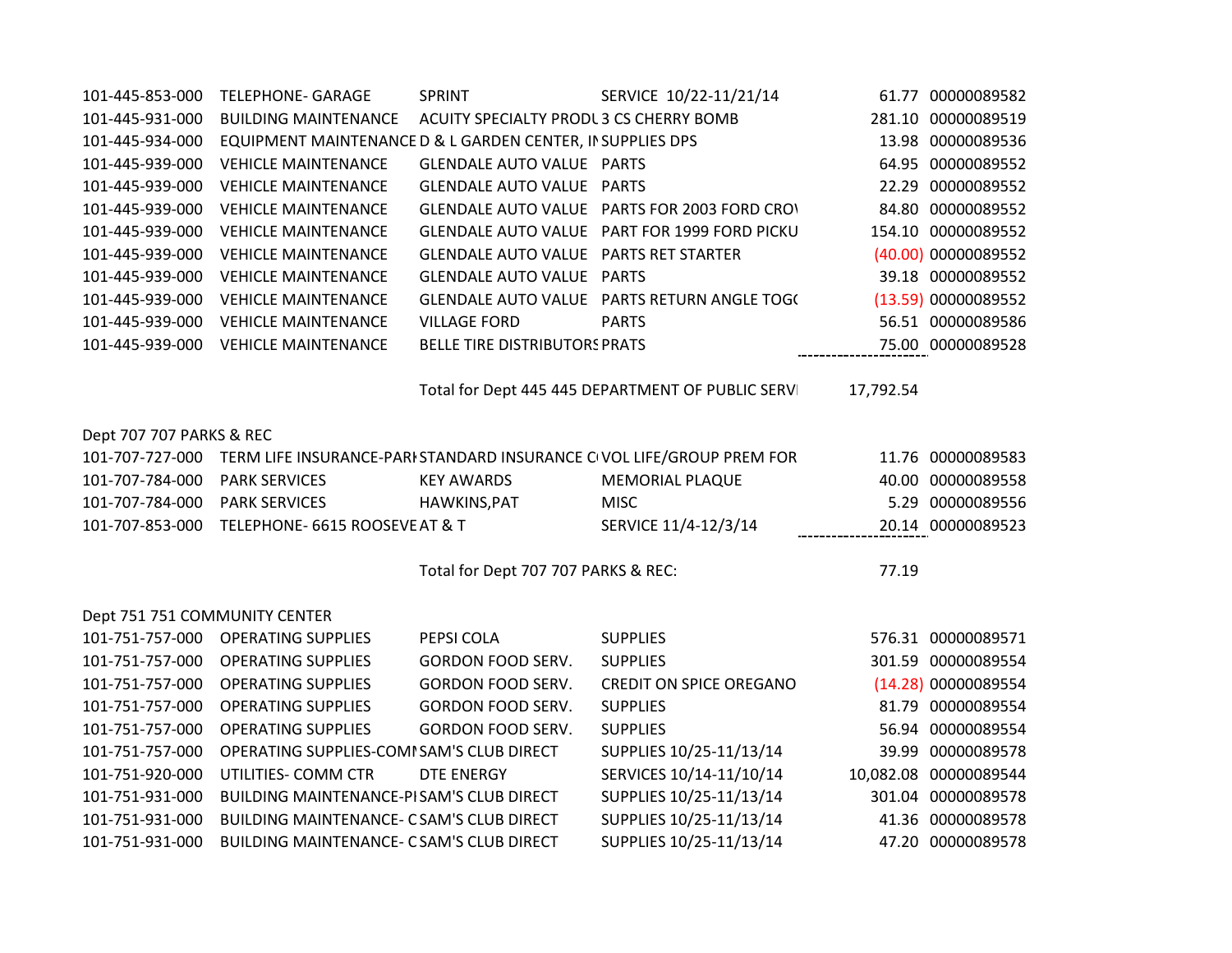| 101-751-934-000                 | EQUIPMENT MAINTENANCE DSM SERVICES                                                    |                                            | <b>BLADE SHARPENING</b>                                                               |            | 59.00 00000089541     |
|---------------------------------|---------------------------------------------------------------------------------------|--------------------------------------------|---------------------------------------------------------------------------------------|------------|-----------------------|
| 101-751-934-000                 |                                                                                       |                                            | EQUIPMENT MAINTENANCE SERV-ICE REFRIGERATION SERV CALL ICE ARENA 10/4/                |            | 640.51 00000089579    |
| 101-751-985-000                 | <b>CAPITAL OUTLAY</b>                                                                 | SERV-ICE REFRIGERATION PARTS AP COMM CTR   |                                                                                       |            | 11,153.62 00000089579 |
| 101-751-985-000                 | <b>CAPITAL OUTLAY</b>                                                                 | SERV-ICE REFRIGERATION SERV CALL ICE ARENA |                                                                                       |            | 2,059.77 00000089579  |
|                                 |                                                                                       |                                            |                                                                                       |            |                       |
|                                 |                                                                                       | Total for Dept 751 751 COMMUNITY CENTER:   |                                                                                       | 25,426.92  |                       |
| Dept 864 864 RETIREE HEALTHCARE |                                                                                       |                                            |                                                                                       |            |                       |
|                                 |                                                                                       |                                            | 101-864-727-000 TERM LIFE INSURANCE-RETIISTANDARD INSURANCE CIVOL LIFE/GROUP PREM FOR |            | 2,874.70 00000089583  |
| 101-864-963-000                 | PROFESSIONAL SERVICES                                                                 | PART D ADVISORS                            | MEDICARE PART D REIMB JA                                                              |            | 3,885.70 00000089570  |
|                                 |                                                                                       |                                            |                                                                                       |            |                       |
|                                 |                                                                                       | Total for Dept 864 864 RETIREE HEALTHCARE: |                                                                                       | 6,760.40   |                       |
|                                 |                                                                                       |                                            |                                                                                       |            |                       |
|                                 |                                                                                       | Total for Fund 101 GENERAL FUND:           |                                                                                       | 269,020.85 |                       |
|                                 |                                                                                       |                                            |                                                                                       |            |                       |
| Fund 202 MAJOR STREET FUND      |                                                                                       |                                            |                                                                                       |            |                       |
| Dept 475 475 TRAFFIC SERVICES   |                                                                                       |                                            |                                                                                       |            |                       |
|                                 | 202-475-757-000 OPERATING SUPPLIES                                                    | FREEPORT SUPPLY CO.                        | 21A STONE                                                                             |            | 532.97 00000089550    |
|                                 |                                                                                       |                                            |                                                                                       | 532.97     |                       |
|                                 |                                                                                       | Total for Dept 475 475 TRAFFIC SERVICES:   |                                                                                       |            |                       |
| Dept 478 WINTER MAINTENANCE     |                                                                                       |                                            |                                                                                       |            |                       |
|                                 | 202-478-757-000 OPERATING SUPPLIES                                                    | DETROIT SALT COMPANY SUPPLIES ROCK SALT    |                                                                                       |            | 2,326.52 00000089537  |
|                                 | 202-478-757-000 OPERATING SUPPLIES                                                    | DETROIT SALT COMPANY SUPPLIES ROCK SALT    |                                                                                       |            | 2,367.89 00000089537  |
| 202-478-757-000                 | <b>OPERATING SUPPLIES</b>                                                             | DETROIT SALT COMPANY SUPPLIES ROCK SALT    |                                                                                       |            | 7,155.86 00000089537  |
|                                 |                                                                                       | Total for Dept 478 WINTER MAINTENANCE:     |                                                                                       | 11,850.27  |                       |
|                                 |                                                                                       |                                            |                                                                                       |            |                       |
| Dept 505 CONSTRUCTION - STREETS |                                                                                       |                                            |                                                                                       |            |                       |
|                                 | 202-505-804-000 M-39 VARIOUS MISC. PROJE MICHIGAN DEPT. OF TRAI PROJ FINAL SETTLEMENT |                                            |                                                                                       |            | 450.66 00000089563    |
|                                 |                                                                                       |                                            | 202-505-805-001 WAYNE COUNTY PROJECTS WAYNE COUNTY - ACCTS. WO 46933 OAKWOOD FYE 1    |            | 55,470.80 00000089590 |
|                                 |                                                                                       | Total for Dept 505 CONSTRUCTION - STREETS: |                                                                                       | 55,921.46  |                       |
|                                 |                                                                                       |                                            |                                                                                       |            |                       |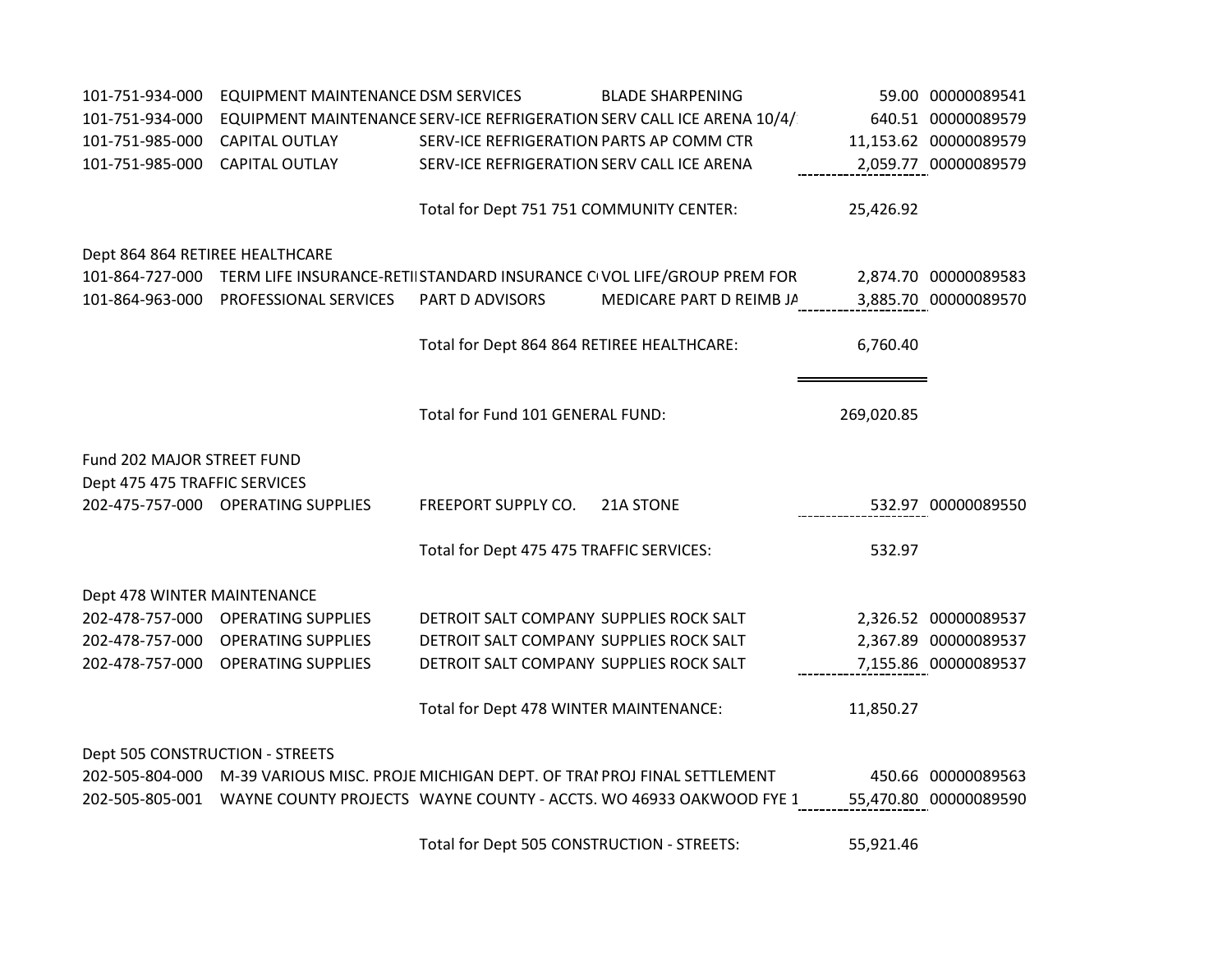|                                                           |                                    | Total for Fund 202 MAJOR STREET FUND:      |                                                 | 68,304.70 |                      |
|-----------------------------------------------------------|------------------------------------|--------------------------------------------|-------------------------------------------------|-----------|----------------------|
| Fund 203 LOCAL STREET FUND<br>Dept 478 WINTER MAINTENANCE |                                    |                                            |                                                 |           |                      |
|                                                           | 203-478-757-000 OPERATING SUPPLIES | DETROIT SALT COMPANY SUPPLES ROCK SALT     |                                                 |           | 2,394.22 00000089537 |
|                                                           | 203-478-757-000 OPERATING SUPPLIES | DETROIT SALT COMPANY SUPPLIES ROCK SALT    |                                                 |           | 4,888.10 00000089537 |
|                                                           | 203-478-757-000 OPERATING SUPPLIES | DETROIT SALT COMPANY SUPPLIES ROCK SALT    |                                                 |           | 4,687.37 00000089537 |
|                                                           |                                    | Total for Dept 478 WINTER MAINTENANCE:     |                                                 | 11,969.69 |                      |
| Dept 479 PRESERVATION - STREETS                           |                                    |                                            |                                                 |           |                      |
|                                                           | 203-479-757-000 OPERATING SUPPLIES | <b>BARRETT MICHIGAN</b>                    | CP-5 PAVE 192 COMM TOP/<br>1,479.16_00000089527 |           |                      |
|                                                           |                                    | Total for Dept 479 PRESERVATION - STREETS: |                                                 | 1,479.16  |                      |
|                                                           |                                    | Total for Fund 203 LOCAL STREET FUND:      |                                                 | 13,448.85 |                      |
| Fund 226 RUBBISH FUND<br>Dept 450 450 RUBBISH             |                                    |                                            |                                                 |           |                      |
|                                                           | 226-450-819-000 WASTE DISPOSAL     | RIVERVIEW, CITY OF                         | BROKEN CONCRETE 10/10/1                         |           | 262.50 00000089575   |
|                                                           | 226-450-819-000 WASTE DISPOSAL     | RIVERVIEW, CITY OF                         | RECYCLYED WOODS OCT 20:                         |           | 552.47 00000089575   |
|                                                           | 226-450-819-000 WASTE DISPOSAL     | RIVERVIEW, CITY OF                         | SPEC WASTE 10/14-10/30/1                        |           | 4,296.00 00000089575 |
|                                                           | 226-450-819-000 WASTE DISPOSAL     | RIVERVIEW, CITY OF                         | MUNICIPAL COMPACT 10/1- 17,664.38 00000089575   |           |                      |
|                                                           |                                    | Total for Dept 450 450 RUBBISH:            |                                                 | 22,775.35 |                      |
|                                                           |                                    | Total for Fund 226 RUBBISH FUND:           |                                                 | 22,775.35 |                      |

Fund 249 BUILDING FUND Dept 371 371 BUILDING DEPARTMENT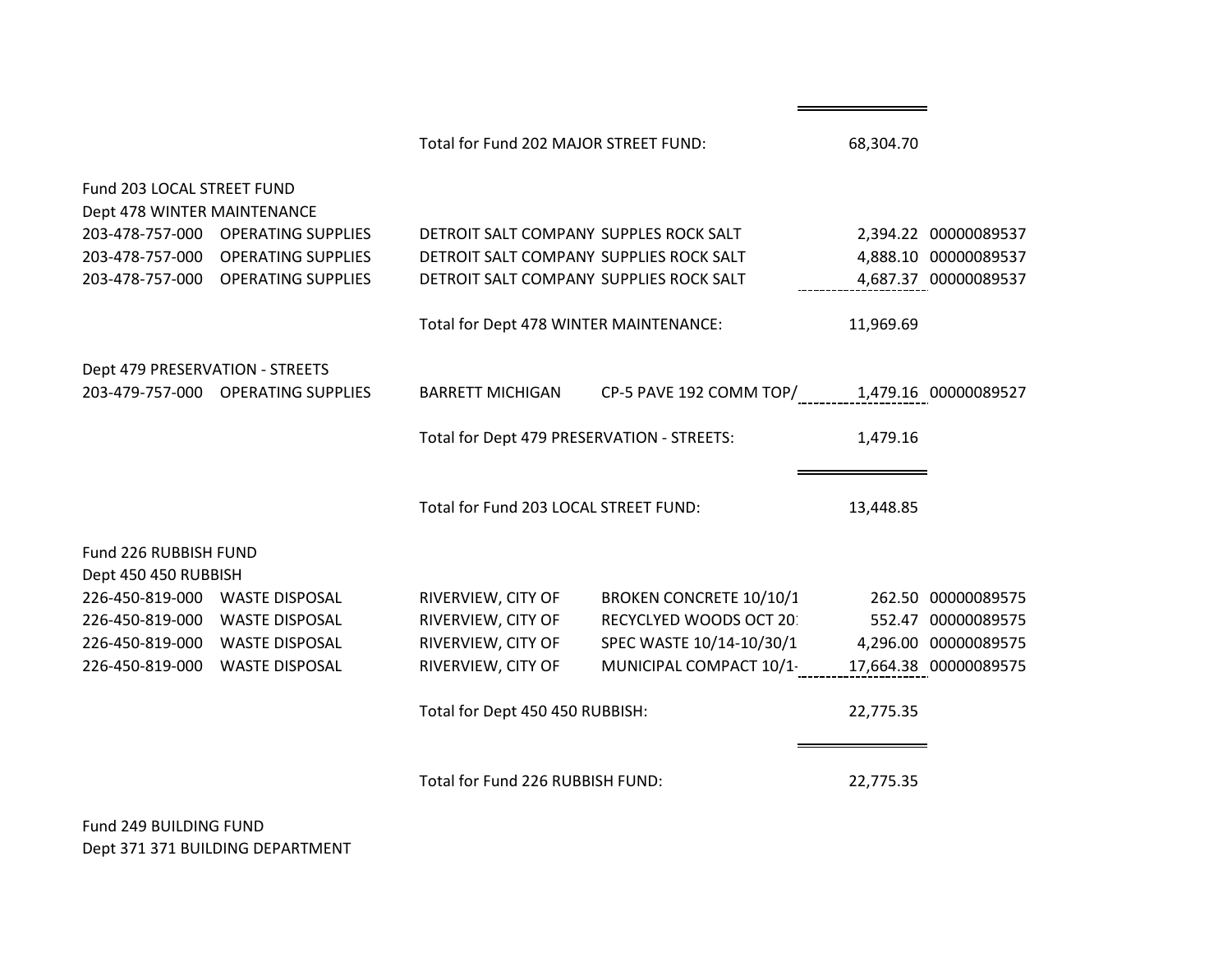| 249-371-717-000<br>249-371-722-100<br>249-371-822-500<br>249-371-853-000<br>249-371-959-000 | LIFE INSURANCE-BLDG<br><b>ELECTRICAL INSPECTIONS</b><br><b>TELEPHONE- BOOMER</b> | CARY, KENNETH<br><b>SPRINT</b>              | STANDARD INSURANCE CIVOL LIFE/GROUP PREM FOR<br>RETIREMENT CONTRIBUTIOI PNC INSTITUTIONAL INV.- NOV 2014 PENSION CONTRI<br><b>7 ELEC INSPECTIONS</b><br>SERVICE 10/22-11/21/14<br>PLANNING & ZONING-PHASI WADE-TRIM/ASSOCIATES PLAN REVIEW SERV GUN RA |            | 28.08 00000089583<br>4,570.52 00000089574<br>280.00 00000089532<br>56.77 00000089582<br>420.00 00000089588 |
|---------------------------------------------------------------------------------------------|----------------------------------------------------------------------------------|---------------------------------------------|--------------------------------------------------------------------------------------------------------------------------------------------------------------------------------------------------------------------------------------------------------|------------|------------------------------------------------------------------------------------------------------------|
|                                                                                             |                                                                                  | Total for Dept 371 371 BUILDING DEPARTMENT: |                                                                                                                                                                                                                                                        | 5,355.37   |                                                                                                            |
|                                                                                             |                                                                                  | Total for Fund 249 BUILDING FUND:           |                                                                                                                                                                                                                                                        | 5,355.37   |                                                                                                            |
| Fund 250 DDA OPERATING                                                                      |                                                                                  |                                             |                                                                                                                                                                                                                                                        |            |                                                                                                            |
| Dept 000                                                                                    |                                                                                  |                                             |                                                                                                                                                                                                                                                        |            |                                                                                                            |
| 250-000-821-000                                                                             |                                                                                  |                                             | ENGINEERING & TESTING SV WADE-TRIM/ASSOCIATES ECORSE STREETSCAPE 9/29-                                                                                                                                                                                 |            | 37,678.55 00000089588                                                                                      |
| 250-000-920-000<br>250-000-931-000                                                          | UTILITIES- 5951 N ALLEN RD DTE ENERGY                                            |                                             | PRK LOT LIGHTS 9/11-10/9/:<br>BUILDING MAINTENANCE- PTHE VERDIN COMPANY 2015 MNT SERV AGREEMEN                                                                                                                                                         |            | 62.15 00000089542<br>550.00 00000089585                                                                    |
| 250-000-931-000                                                                             |                                                                                  |                                             | BUILDING MAINTENANCE- 1 WISNIEWSKI, ANTONIA DDA OFFICE CLEANING EXTR                                                                                                                                                                                   |            | 35.00 00000089591                                                                                          |
| 250-000-931-000                                                                             |                                                                                  |                                             | BUILDING MAINTENANCE- 1 WISNIEWSKI, ANTONIA DDA OFFICE CLEANING EXTR                                                                                                                                                                                   |            | 35.00 00000089591                                                                                          |
| 250-000-931-000                                                                             |                                                                                  |                                             | BUILDING MAINTENANCE CEE-CLEAN WINDOW CLE. WINDOW CLEANING DDA OI                                                                                                                                                                                      |            | 20.00 00000089533                                                                                          |
| 250-000-962-000                                                                             | MISC- SERV FROM GREEN IN VORAN FUNERAL HOME PARK LOT PLOW/SALT                   |                                             |                                                                                                                                                                                                                                                        |            | 227.50 00000089587                                                                                         |
| 250-000-985-000                                                                             | <b>CAPITAL OUTLAY</b>                                                            |                                             | MICHIGAN DEPT. OF TRAI ECORSE STREETSCAPE 9/30-                                                                                                                                                                                                        |            | 171,205.76 00000089563                                                                                     |
| 250-000-985-000                                                                             | <b>CAPITAL OUTLAY</b>                                                            |                                             | MICHIGAN DEPT. OF TRAI ECORSE STREETSCAPE 11/17                                                                                                                                                                                                        |            | 152,953.06 00000089563                                                                                     |
|                                                                                             |                                                                                  |                                             |                                                                                                                                                                                                                                                        |            |                                                                                                            |
|                                                                                             |                                                                                  | Total for Dept 000 :                        |                                                                                                                                                                                                                                                        | 362,767.02 |                                                                                                            |
|                                                                                             |                                                                                  |                                             |                                                                                                                                                                                                                                                        |            |                                                                                                            |
|                                                                                             |                                                                                  | Total for Fund 250 DDA OPERATING:           |                                                                                                                                                                                                                                                        | 362,767.02 |                                                                                                            |
| Dept 000                                                                                    | Fund 265 DRUG FORFEITURE - FEDERAL                                               |                                             |                                                                                                                                                                                                                                                        |            |                                                                                                            |
|                                                                                             | 265-000-939-000 VEHICLE MAINTENANCE                                              | <b>GLENDALE AUTO VALUE PARTS</b>            |                                                                                                                                                                                                                                                        |            | 39.96 00000089552                                                                                          |
| 265-000-939-000                                                                             | <b>VEHICLE MAINTENANCE</b>                                                       | <b>VILLAGE FORD</b>                         | <b>PARTS</b>                                                                                                                                                                                                                                           |            | 52.84 00000089586                                                                                          |
| 265-000-984-000                                                                             | COMPUTER EQUIPMENT/SO OEM MICRO SOLUTIONS COMPUTER SERVICES                      |                                             |                                                                                                                                                                                                                                                        |            | 150.00 00000089569                                                                                         |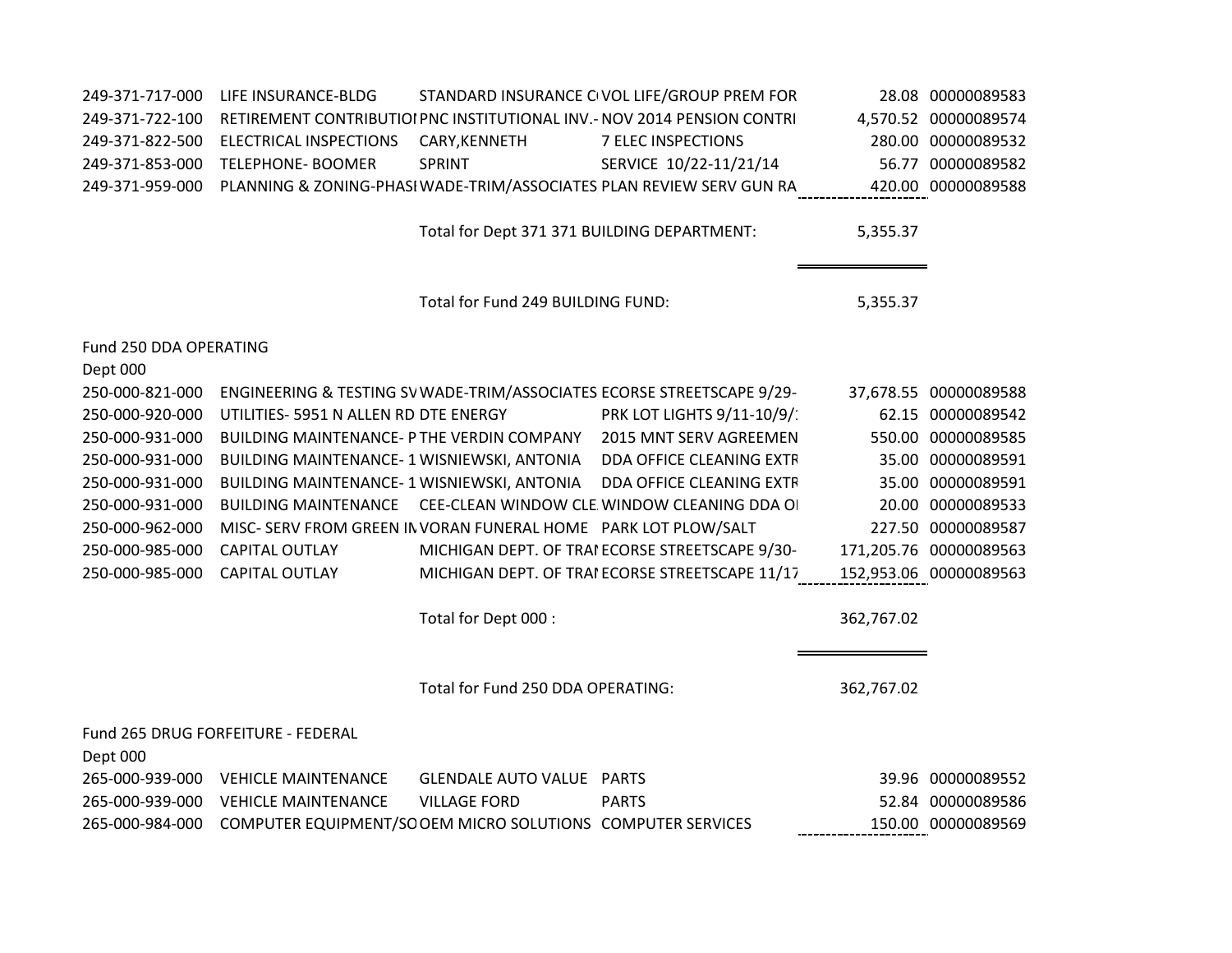|                                  |                                                             | Total for Dept 000 :                          |                                              | 242.80   |                      |
|----------------------------------|-------------------------------------------------------------|-----------------------------------------------|----------------------------------------------|----------|----------------------|
|                                  |                                                             | Total for Fund 265 DRUG FORFEITURE - FEDERAL: |                                              | 242.80   |                      |
| Fund 266 DRUG FORFEITURE - STATE |                                                             |                                               |                                              |          |                      |
| Dept 000                         |                                                             |                                               |                                              |          |                      |
|                                  | 266-000-657-000 FORFEITED MONIES-STATE& FERRY, JOSEPH JAMES |                                               | <b>CONSENT JUDGEMENT OF F</b>                |          | 2,000.00 00000089548 |
|                                  |                                                             | Total for Dept 000 :                          |                                              | 2,000.00 |                      |
|                                  |                                                             | Total for Fund 266 DRUG FORFEITURE - STATE:   |                                              | 2,000.00 |                      |
| Fund 271 LIBRARY                 |                                                             |                                               |                                              |          |                      |
| Dept 000                         |                                                             |                                               |                                              |          |                      |
| 271-000-728-000                  | <b>OFFICE SUPPLIES</b>                                      | PETTY CASH - LIBRARY                          | REPLENISH PETTY CASH BOX                     |          | 92.80 00000089572    |
| 271-000-728-000                  | <b>OFFICE SUPPLIES</b>                                      | <b>SLEEVE CITY</b>                            | <b>SUPPLIES</b>                              |          | 475.90 00000089580   |
| 271-000-757-000                  | <b>OPERATING SUPPLIES</b>                                   |                                               | ABSOLUTELY BAFFLING M RUDOLPH CHILDRENS PROG |          | 595.00 00000089518   |
| 271-000-828-000                  | <b>MATERIALS</b>                                            | <b>BAKER &amp; TAYLOR</b>                     | <b>MATERIALS</b>                             |          | 93.17 00000089526    |
| 271-000-828-000                  | <b>MATERIALS</b>                                            | BESTSELLERS AUDIO, LLC AUDIOBOOKS             |                                              |          | 355.00 00000089529   |
| 271-000-828-000                  | <b>MATERIALS</b>                                            | BLACKSTONE AUDIO, INC AUDIOBOOKS              |                                              |          | 188.70 00000089530   |
| 271-000-828-000                  | MATERIALS- CR MEMO 2318 BLACKSTONE AUDIO, INC AUDIOBOOKS    |                                               |                                              |          | (152.76) 00000089530 |
| 271-000-828-000                  | <b>MATERIALS</b>                                            | MICHIGAN EDUCATION D 2015 EDITION             |                                              |          | 29.75 00000089564    |
| 271-000-920-000                  | UTILITIES- LIBRARY                                          | DTE ENERGY                                    | SERVICE 10/21-11/19/14                       |          | 548.79 00000089545   |
| 271-000-920-000                  | UTILITIES- LIBRARY                                          | DTE ENERGY                                    | SERVICES 10/23-11/22/14                      |          | 1,149.60 00000089543 |
|                                  |                                                             | Total for Dept 000 :                          |                                              | 3,375.95 |                      |
|                                  |                                                             | Total for Fund 271 LIBRARY:                   |                                              | 3,375.95 |                      |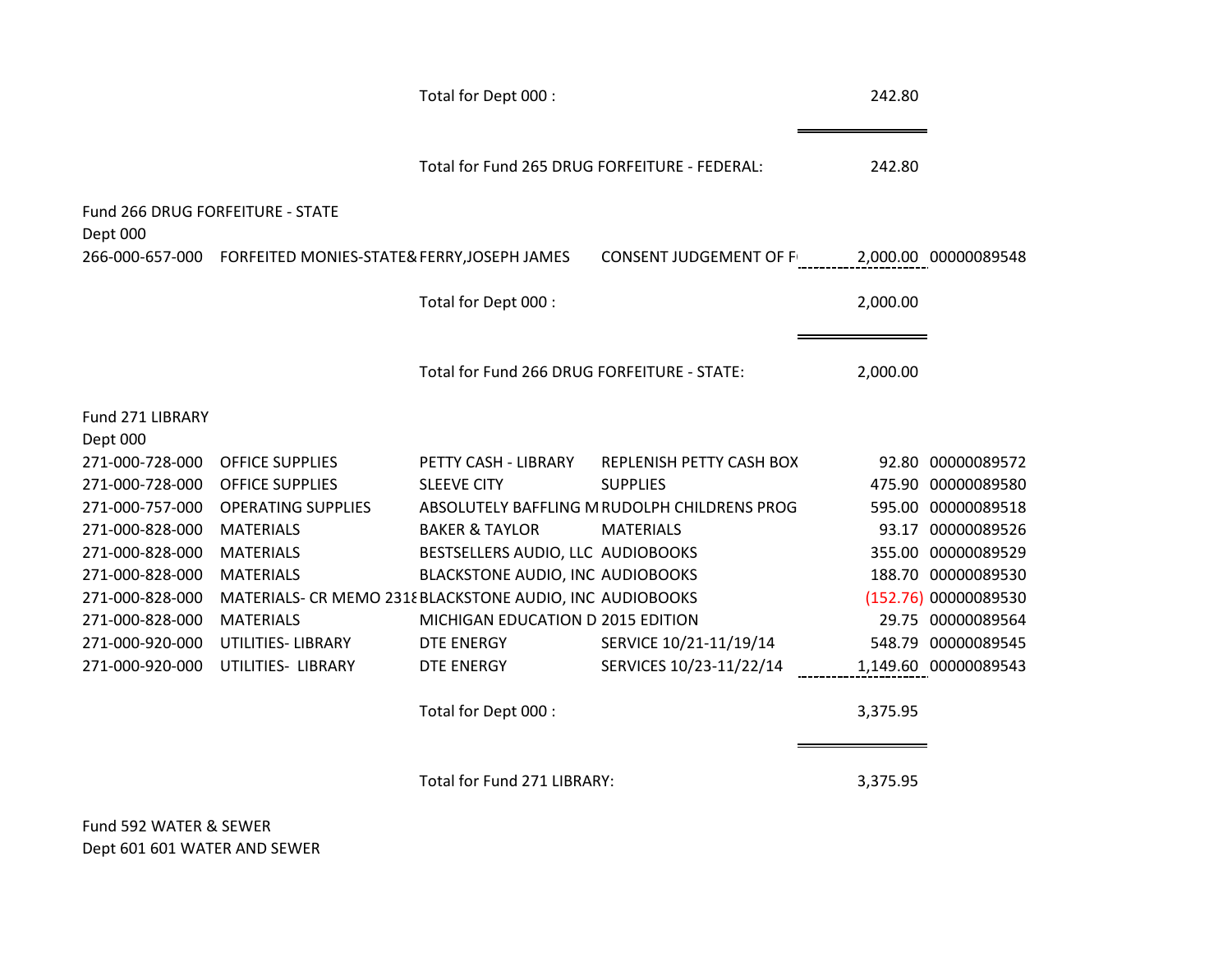| 592-601-602-000 | PURCHASED WATER                             |                                | DETROIT WATER & SEWA SERVICES FOR WHOLESALE !                           |       | 150,847.74 00000089540 |
|-----------------|---------------------------------------------|--------------------------------|-------------------------------------------------------------------------|-------|------------------------|
| 592-601-604-000 | <b>IWC CHARGES - DETROIT</b>                |                                | DETROIT WATER & SEWA IWC CHARGES FOR THE MOI                            |       | 4,099.64 00000089538   |
| 592-601-605-000 |                                             |                                | SEWAGE DISPOSAL - DETROI DETROIT WATER & SEWA WHOLESALE SEWAGE MONT     |       | 11,996.44 00000089539  |
| 592-601-605-000 |                                             |                                | SEWAGE DISPOSAL - DETROI DETROIT WATER & SEWA WHOLESALE SEWAGE MONT     |       | 53,900.00 00000089539  |
| 592-601-607-200 | <b>WAYNE COUNTY - ECPAD</b>                 | <b>WAYNE COUNTY</b>            | OCT-DEC 2014 GODDARD B                                                  |       | 1,354.69 00000089589   |
| 592-601-643-000 | UTILITIES- COLLEGE STATION AT & T           |                                | SERVICE 11/10/12/9/14                                                   |       | 54.33 00000089523      |
| 592-601-643-000 | UTILITIES-QUANDT                            | <b>AT &amp; T</b>              | SERVICE 11/13-12/12/14                                                  |       | 20.14 00000089523      |
| 592-601-678-001 | <b>METER MAINTENANCE</b>                    | <b>HADDIX ELECTRIC</b>         | 315' OF #6 BARE COPPER WI                                               |       | 180.00 00000089555     |
| 592-601-678-001 | <b>METER MAINTENANCE</b>                    | ETNA SUPPLY COMPANY MET 1" SR2 |                                                                         |       | 263.89 00000089547     |
| 592-601-716-000 | MEDICAL-WATER/SEWER                         |                                | STANDARD INSURANCE CIVOL LIFE/GROUP PREM FOR                            |       | 42.00 00000089583      |
| 592-601-717-000 |                                             |                                | RETIREE HEALTH BENEFITS- 'STANDARD INSURANCE CIVOL LIFE/GROUP PREM FOR  |       | 289.25 00000089583     |
| 592-601-722-100 |                                             |                                | RETIREMENT CONTRIBUTIOI PNC INSTITUTIONAL INV.- NOV 2014 PENSION CONTRI |       | 20,807.55 00000089574  |
| 592-601-923-000 | PROFESSIONAL SERVICES                       |                                | WADE-TRIM/ASSOCIATES PROF SERV 9/29-11/1/14 PH                          |       | 120.00 00000089588     |
| 592-601-944-000 |                                             |                                | CONSENT JUDGEMENT EXPE WADE-TRIM/ASSOCIATES PROF SERV 9/28-11/1/14 AF   |       | 1,905.00 00000089588   |
| 592-601-951-000 | ENGINEERING CONSUL-10/1 BUCCILLI GROUP, LLC |                                | 2014 ECIRSE RD WATER MAI                                                |       | 19,159.12 00000089531  |
| 592-601-960-000 | <b>TRAINING &amp; EDUCATION</b>             | PETTY CASH - WATER             | REIMBURSE WATER VARIOU                                                  |       | 46.00 00000089573      |
| 592-601-962-000 | <b>MISCELLANEOUS</b>                        | PETTY CASH - WATER             | REIMBURSE WATER VARIOU                                                  |       | 51.91 00000089573      |
| 592-601-962-000 | MISCELLANEOUS- PUMP HO AT & T               |                                | SERVICE 11/10-12/9/14                                                   | 42.90 | 00000089523            |
| 592-601-962-000 | MISCELLANEOUS- DPS                          | <b>SAM'S CLUB DIRECT</b>       | SUPPLIES 10/25-11/13/14                                                 |       | 106.41 00000089578     |
| 592-601-962-000 | <b>MISCELLANEOUS</b>                        | <b>AT &amp; T</b>              | SERVICE 11/19-12/18/14                                                  |       | 128.88 00000089523     |

Total for Dept 601 601 WATER AND SEWER: 265,415.89

| Dept 603 603 BASIN |                              |                   |                                                                          |          |                   |
|--------------------|------------------------------|-------------------|--------------------------------------------------------------------------|----------|-------------------|
| 592-603-716-000    |                              |                   | EMPLOYEE BENEFITS- BASIN STANDARD INSURANCE CIVOL LIFE/GROUP PREM FOR    | 12.00    | 00000089583       |
| 592-603-722-100    |                              |                   | RETIREMENT CONTRIBUTIOI PNC INSTITUTIONAL INV. - NOV 2014 PENSION CONTRI | 8.828.81 | 00000089574       |
| 592-603-853-000    | TELEPHONE- VINE ALARM        | AT & T            | SERVICE 11/10-12/9/14                                                    | 84.34    | 00000089523       |
| 592-603-853-000    | TELEPHONE- DIX ALARM         | <b>AT &amp; T</b> | SERVICE 11/10-12/9/14                                                    | 26.74    | 00000089523       |
| 592-603-853-000    | <b>TELEPHONE-BASIN</b>       | AT & T            | SERVICE 11/4-12/3/14                                                     | 22.73    | 00000089523       |
| 592-603-853-000    | <b>TELEPHONE-BASIN 2</b>     | <b>SPRINT</b>     | SERVICE 10/22-11/21/14                                                   |          | 24.18 00000089582 |
| 592-603-853-000    | <b>TELEPHONE-BASIN</b>       | <b>SPRINT</b>     | SERVICE 10/22-11/21/14                                                   | 24.98    | 00000089582       |
| 592-603-853-000    | <b>TELEPHONE- PUMP</b>       | <b>SPRINT</b>     | SERVICE 10/22-11/21/14                                                   | 24.18    | 00000089582       |
| 592-603-853-000    | <b>TELEPHONE-APS-1</b>       | <b>AT &amp; T</b> | SERVICE 11/22-12/21/14                                                   | 20.14    | 00000089523       |
| 592-603-853-000    | TELEPHONE-WEATHER PUM AT & T |                   | SERVICE 11/16-12/15/14                                                   | 135.79   | 00000089523       |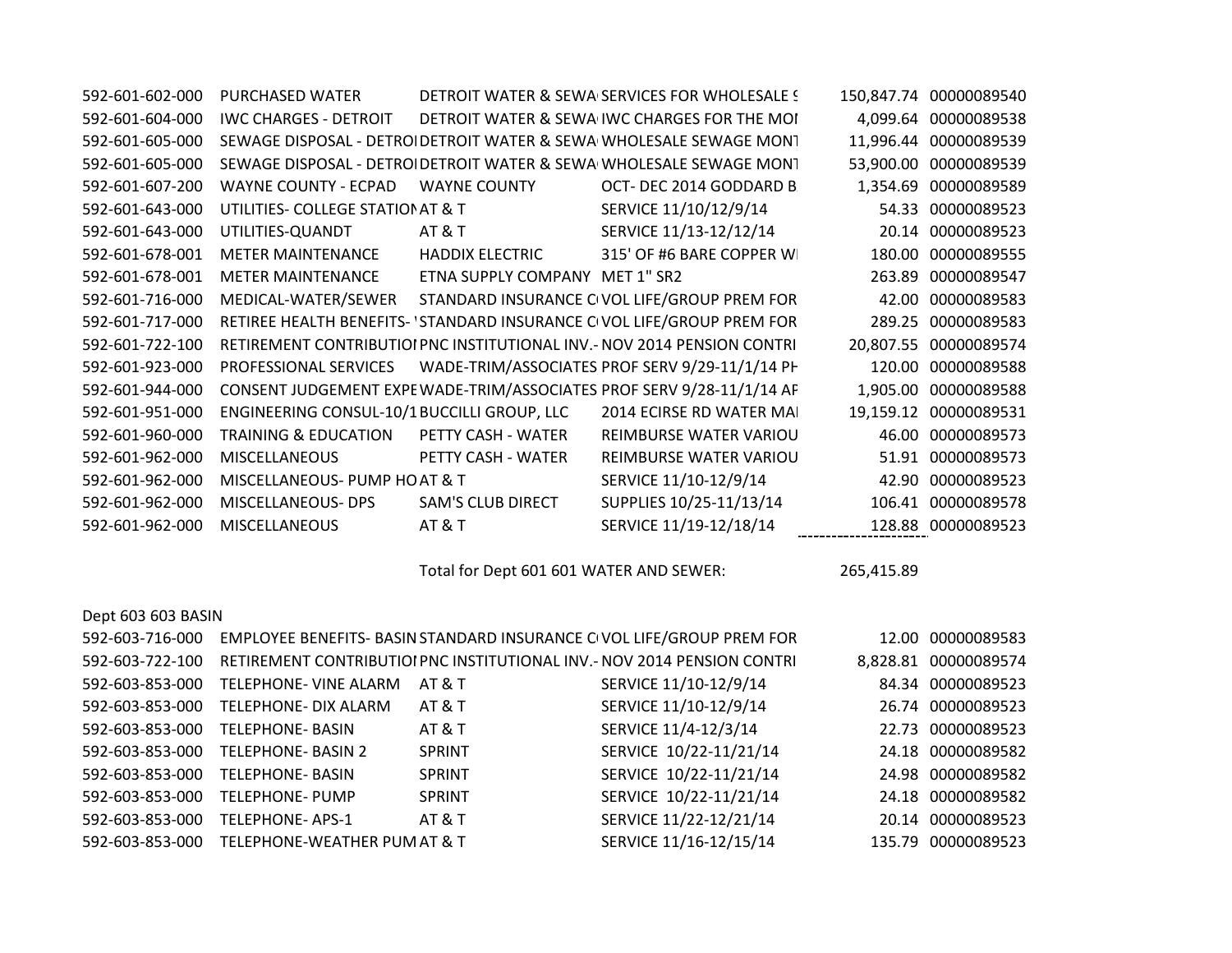| 592-603-934-000                       |                                                |                                      | EQUIPMENT MAINTENANCE NURNBERGER, FRED V. PI REG MNT REC RAIN GAUGE(    |            | 125.00 00000089568    |
|---------------------------------------|------------------------------------------------|--------------------------------------|-------------------------------------------------------------------------|------------|-----------------------|
| 592-603-934-000                       |                                                |                                      | EQUIPMENT MAINTENANCE NURNBERGER, FRED V. PI REG MNT REC RAIN GAUGE(    |            | 125.00 00000089568    |
| 592-603-940-000                       | FAIRLANE/INDEPNCE MKT - AT & T                 |                                      | SERVICE 11/4-12/3/14                                                    |            | 63.34 00000089523     |
| 592-603-940-000                       | <b>FAIRLANE/ISNOW RD</b>                       | <b>AT &amp; T</b>                    | SERVICE 11/4-12/3/14                                                    |            | 21.24 00000089523     |
|                                       |                                                | Total for Dept 603 603 BASIN:        |                                                                         | 9,538.47   |                       |
|                                       |                                                | Total for Fund 592 WATER & SEWER:    |                                                                         | 274,954.36 |                       |
| Fund 701 TRUST AND AGENCY<br>Dept 000 |                                                |                                      |                                                                         |            |                       |
| 701-000-242-000                       | <b>CITY FESTIVITIES ESCROW</b>                 | RIVIERA, CINDY                       | REIMBURSEMENT FOR PARA                                                  |            | 300.49 00000089576    |
| 701-000-242-000                       | CITY FESTIVITIES ESCROW- PALLEN PARK, CITY OF. |                                      | <b>CERT CHRIS EGAN</b>                                                  |            | 2,000.00 00000089521  |
|                                       |                                                |                                      |                                                                         |            |                       |
|                                       |                                                | Total for Dept 000 :                 |                                                                         | 2,300.49   |                       |
|                                       |                                                | Total for Fund 701 TRUST AND AGENCY: |                                                                         | 2,300.49   |                       |
| Dept 000                              | Fund 703 SCHOOL AND COUNTY TAX FUND            |                                      |                                                                         |            |                       |
| 703-000-225-007                       |                                                |                                      | DUE TO SOUTHGATE-DISTRI SOUTHGATE COMMUNIT 2014 SUMMER TAX THRU 11      |            | 2,324.29 00000089594  |
| 703-000-225-009                       |                                                |                                      | DUE TO ALLEN PARK-DISTRI(ALLEN PARK PUBLIC SCHC 2014 SUMMER TX THRU 11/ |            | 11,070.85 00000089592 |
| 703-000-225-009                       |                                                |                                      | DUE TO ALLEN PARK-DISTRI(ALLEN PARK PUBLIC SCHC 2014 SUMMER TX THRU 11/ |            | 4,687.14 00000089592  |
| 703-000-225-011                       |                                                |                                      | DUE TO MELVINDALE-DISTR MELVINDALE NAP PUBLIC 2014 SUMMER TX TRHU 11/   |            | 2,694.71 00000089593  |
| 703-000-225-011                       |                                                |                                      | DUE TO MELVINDALE-DISTR MELVINDALE NAP PUBLIC SUMMER TAXES THRU 11/3(   |            | 624.16 00000089593    |
| 703-000-236-000                       |                                                |                                      | DUE TO WAYNE CO.- RESA/I WAYNE COUNTY TREASUI 2014 SUMMER TAXES THRU    |            | 5,845.03 00000089595  |
| 703-000-236-000                       |                                                |                                      | DUE TO WAYNE CO.- RESA/I WAYNE COUNTY TREASUI 2014 SUMMER TAXES THRU    |            | 2,528.40 00000089596  |
| 703-000-240-000                       |                                                |                                      | DUE TO WAYNE CO. - S.E.T. WAYNE COUNTY TREASUI 2014 SUMMER TAXES THRU   |            | 11,120.69 00000089595 |
| 703-000-240-000                       |                                                |                                      | DUE TO WAYNE CO. - S.E.T. WAYNE COUNTY TREASUI 2014 SUMMER TAXES THRU   |            | 4,872.56 00000089596  |
| 703-000-241-000                       |                                                |                                      | DUE TO WAYNE CO.-OPERA WAYNE COUNTY TREASUI 2014 SUMMER TAXES THRU      |            | 9,530.35 00000089595  |
| 703-000-241-000                       |                                                |                                      | DUE TO WAYNE CO.-OPERA WAYNE COUNTY TREASUI 2014 SUMMER TAXES THRU      |            | 4,122.56 00000089596  |